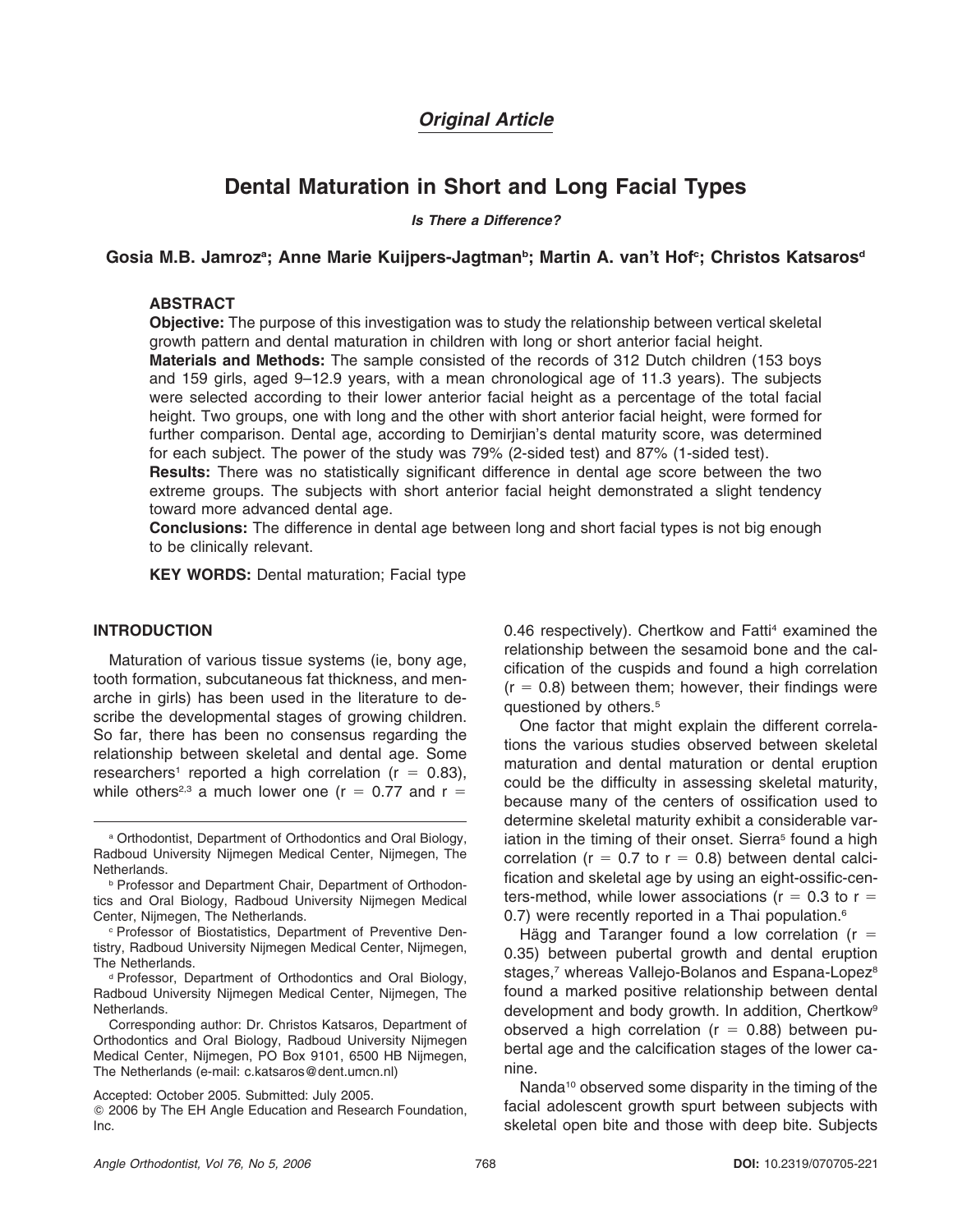with skeletal open bite presented the onset of the adolescent growth spurt in the facial measurements earlier than those with deep bite. He suggested a possibility of delaying orthodontic treatment of patients with a skeletal deep bite because of a later onset of their growth spurt. According to him, the delay might be also beneficial for the retention, as a much shorter retention period might be required.

Janson et al<sup>11</sup> conducted the first study to investigate the influence of facial type on dental development in subjects of the same chronological age. They showed that long face subjects presented a tendency to have an advanced dental maturation in comparison to short face subjects, expressed by a mean difference in dental age of 6 months. However, the sample included in his study was rather small, and the two extreme groups were overlapping each other, which might have obscured the results.

The aim of the present study is to investigate the relationship between vertical skeletal pattern and dental maturation in children with long or short anterior facial height.

# **MATERIALS AND METHODS**

### **Subjects**

The sample consisted of the records of 312 patients from the archive of the Department of Orthodontics and Oral Biology, Radboud University Nijmegen Medical Center, Nijmegen, The Netherlands. The subjects were selected from an initial sample of 700 patients. Selection of the subjects was based on the lower face height measurement (ANS-Me) as a percentage of total face height (N-Me). The subjects had to meet the following inclusion criteria:

- Caucasian;
- Age between 9 and 12.9 years;
- No prior orthodontic treatment;
- No history of severe medical illness or syndrome;
- No more than one congenitally missing tooth (3rd molars excluded);
- Lateral cephalometric and panoramic radiographs of each patient prior to treatment available;
- Pretreatment records of the subjects taken between 1990–2000; and
- The ratio ANS-Me/N-Me lower or equal to 56% or higher or equal to 58%.

The selection of the cutoff points for the ratio ANS-Me/N-Me was based on both clinical experience and the literature.12 With this selection, a sample could be established that consisted of subjects with either disproportionately small or large anterior face height without having the short and long face groups overlapping each other.



**Figure 1.** Cephalometric landmarks and measurements used to describe vertical characteristics of the subjects included in the present study.

### **Methods**

The following cephalometric landmarks and measurements were used to describe the subjects' vertical facial characteristics (Figure 1):

# **Landmarks:**

- ANS—anterior nasal spine;
- N—nasion;
- Me—menton;
- S—sella;
- Go—gonion;
- Gn—gnathion; and
- Incisal edges of the upper and lower incisor.

#### **Measurements:**

- LAFH—lower anterior face height, anterior nasal spine to menton (ANS-Me);
- TAFH—total anterior face height, nasion to menton (N-Me);
- ANS-Me/N-Me—the percentage of lower anterior face height (ANS-Me) to total anterior face height (N-Me);
- Overbite—the vertical distance from the incisal edge of the upper incisor to the incisal edge of the lower incisor;
- Mandibular plane angle according to Steiner—the angle between the S-N plane and the Go-Gn plane; and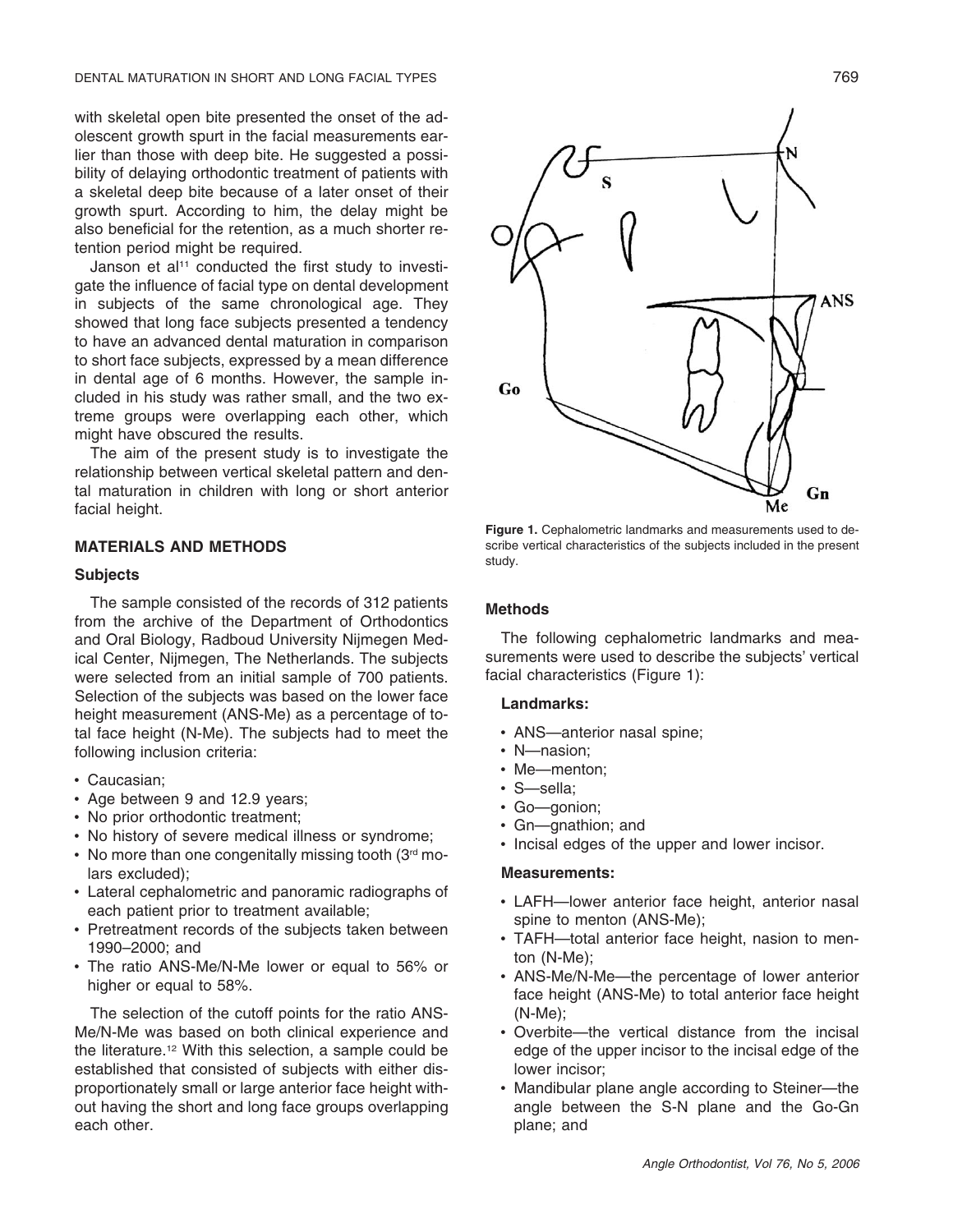• SN/Go-Gn—sella-nasion to gonion-gnathion angle.

Each lateral cephalogram was traced on acetate paper by one examiner. Landmarks defined in x-y coordinate system (Figure 1) were digitized by means of a digitizer.

# **Dental Age Assessment**

The panoramic radiographs (OPT) were used to assess the dental maturity. The system of dental age assessment as described by Demirjian and co-workers<sup>13,14</sup> formed the basis for the assessment. Maturity scores based on seven teeth on the left side of the mandible were recorded. For every tooth, eight stages are determined. Each stage is allocated a numerical score derived from standard tables, boys and girls separately. The total score of the seven teeth constitutes the patient's maturity score.

If needed, the total dental maturity score can be converted into a dental age by using a table of standards for boys and girls. If one tooth was missing, the contralateral tooth was assessed instead. The scores were determined by one examiner and calibrated through regular exercises on the panoramic radiographs using the Demirjian CD-ROM.

#### **Measurement Error**

Fifteen randomly chosen cephalograms were retraced after a 30-day interval. The method error for both the locating and digitizing of the landmarks was calculated by the Dahlberg's<sup>15</sup> Formula (Se =  $\sqrt{\Sigma}$ d<sup>2</sup>/2n, where d is the difference in measurements of cephalometric values on two different occasions and n is the number of double recordings).

For the ratio ANS-Me/N-Me  $\times$  100 (ranging from 50–67), the error for retracing was 0.4. For the angular measurements (SN/Go-Gn ranging from  $17^{\circ}$ –50 $^{\circ}$ ), the error for retracing was 0.4°. Dental maturity was reassessed in 15 randomly selected subjects after a 30 day interval. The intraexaminer reliability in dental age assessment was  $r = 0.97$ .

# **Statistical Analysis**

Means and standard deviations were calculated for the whole group. Regression analysis was used to explain dental age from the facial height ratio, sex, and chronological age. The differences in dental age between the two extreme groups (ie, the short face and the long face facial types) were established. From the clinical point of view, at least a half-year difference between the study groups was considered to be significant.

Finally, the face height ratio was explained from the

**TABLE 1.** Overall Characteristics of Study Sample

| Subject                            |            |               |  |
|------------------------------------|------------|---------------|--|
| Characteristics <sup>a</sup>       | Mean (SD)  | Range         |  |
| Chronological age, y               | 11.3(1.0)  | 9 to 12.9     |  |
| Dental age, y                      | 11.9(1.3)  | 8.4 to 15.5   |  |
| Age difference, <sup>b</sup> v     | 0.6(1.1)   | $-3.1$ to 3.8 |  |
| Overbite, mm                       | 3.6(2.4)   | $-3$ to 8     |  |
| SN/Go-Gn angle, degree             | 32.6(6.6)  | 17 to 50      |  |
| ANS-Me/N-Me ratio, $\sqrt{\ }$ 100 | 58.0 (2.7) | 50 to 67      |  |
|                                    |            |               |  |

<sup>a</sup> Study sample included 312 subjects, 159 female and 153 male subjects.

**b** Difference in years between the dental age and the chronological age.

<sup>c</sup> SN/Go-Gn angle, sella-nasion to gonion-gnathion angle; ANS-Me/N-Me, percentage of lower anterior face height to total anterior face height.

**TABLE 2.** Comparison of Two Extreme Groups: Ratio <56 and ≥59

| Patient<br>Characteristics                   | <b>Short Face</b><br>$(n = 69)$<br>Mean (SD) | Long Face<br>$(n = 107)$<br>Mean (SD) |
|----------------------------------------------|----------------------------------------------|---------------------------------------|
| ANS-Me/N-Me ratio, <sup>a</sup> $\times$ 100 | 54.5(1.2)                                    | 61.0(1.5)                             |
| Dental age, y                                | 12.1(1.2)                                    | 11.6(1.2)                             |
| Chronological age, <sup>b</sup> y            | 11.4(0.8)                                    | 11.0(1.0)                             |
| Age difference, c v                          | 0.7(1.0)                                     | 0.6(1.0)                              |
| Overbite                                     | 4.7(1.6)                                     | 2.1(2.5)                              |
| SN/Go-Gn angle, <sup>a</sup> degree          | 28.6(5.0)                                    | 36.6(6.1)                             |

<sup>a</sup> ANS-Me/N-Me, percentage of lower anterior face height to total anterior face height; Sn/Go-Gn angle, sella-nasion to gonion-gnathion angle.

**b** Age range 9 to 12.9 years.

<sup>c</sup> Difference in years between the dental age and the chronological age.

SN/Go-Gn angle or overbite by multiple regression analysis, correcting for sex and age.

# **RESULTS**

Based on the total of 312 subjects, the regression analysis did not find a significant relationship between facial height and dental age ( $P = 0.6$  after correction for sex and chronological age).

The means and standard deviations of the total sample of 312 patients are presented in Table 1.

To demonstrate that there is no significant influence of face height on dental age, two extreme groups were compared: short face ratio  $<$ 56 and long face ratio  $\geq$ 59. The results of the comparison are presented in Table 2. The age discrepancy, represented by the age difference (ie, the difference between the dental and the chronological age), was almost equal for both groups: 0.6 years for the long face patients and 0.7 years for the short face patients. The above result, therefore, confirmed that there was no significant difference in the dental age between the two extreme groups. The power of the study was 79% (2-sided test) and 87% (1-sided test).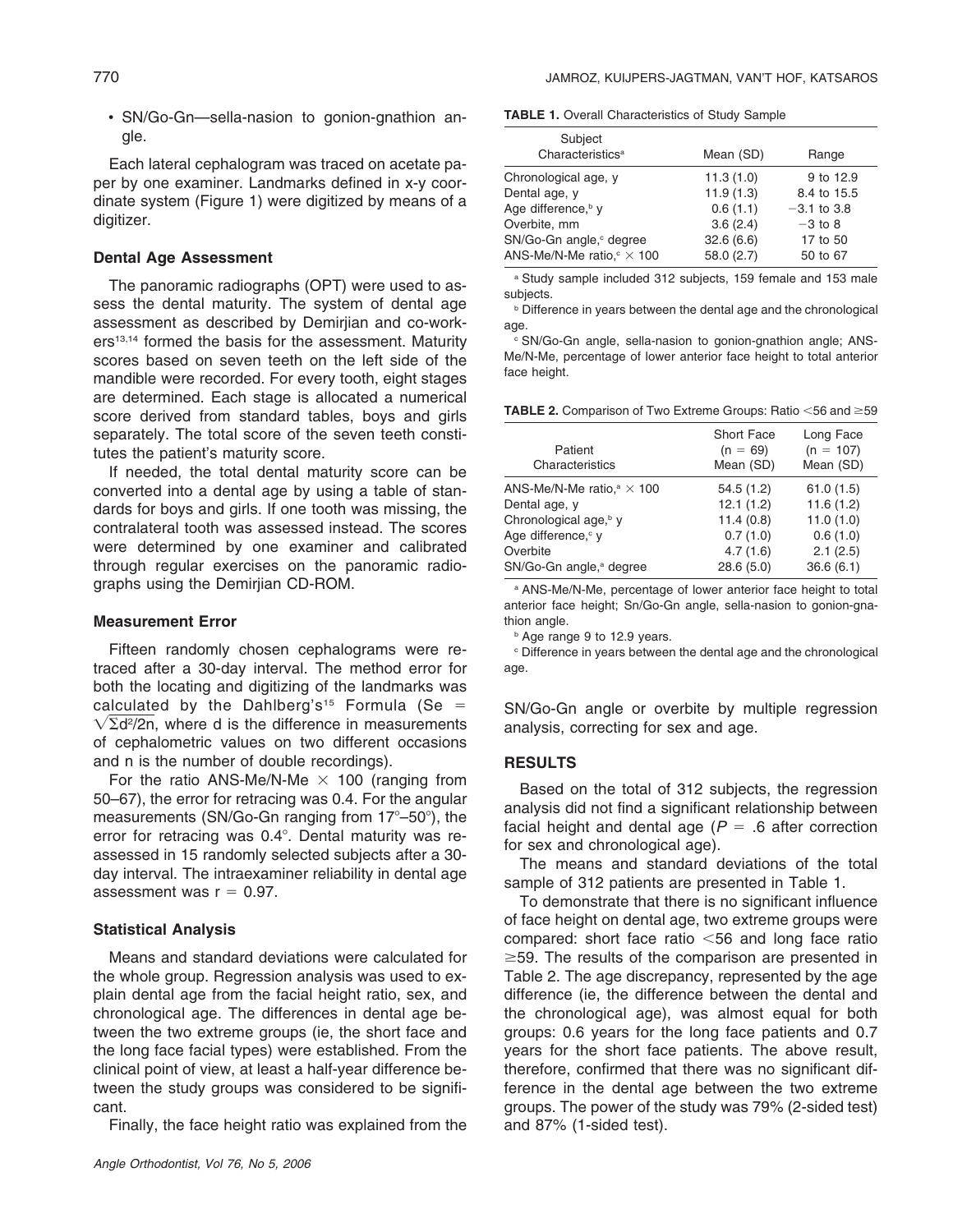**TABLE 3.** Comparison of Two Extreme Groups: Ratio <56 and ≥59

| Subject<br>Characteristics          | Short Face<br>Height<br>$(n = 24)$<br>Mean (SD) | Long Face<br>Height<br>$(n = 55)$<br>Mean (SD) |
|-------------------------------------|-------------------------------------------------|------------------------------------------------|
| $ANS-Me/N-Mea$                      | 54.3 (1.3)                                      | 60.9(1.4)                                      |
| Dental age, y                       | 11.4(1.1)                                       | 11.0(1.0)                                      |
| Chronological age, <sup>b</sup> y   | 10.5(0.4)                                       | 10.3(0.5)                                      |
| Age difference, v                   | 0.9(1.0)                                        | 0.7(0.9)                                       |
| Overbite                            | 4.5(1.3)                                        | 2.1(2.4)                                       |
| SN/Go-Gn angle, <sup>a</sup> degree | 29.3(4.6)                                       | 36.8(6.0)                                      |

<sup>a</sup> ANS-Me/N-Me, Percentage of lower anterior face height to total anterior face height; SN/Go-Gn, sella-nasion to gonion-gnathion angle.

**b** Age range 9 to 11.0 years.

<sup>c</sup> Difference in years between the dental age and the chronological age.

Table 2 also demonstrates a large difference in overbite and SN/Go-Gn angle between the long facial height and the short facial height groups. Regression analysis showed that the facial height ratio can be explained from both the overbite ( $r = 0.38$ ) and SN/Go-Gn angle ( $r = 0.46$ ), after correction for sex and age  $(P < .00005)$ .

When we limited the age range of the two extreme groups from 9–12.9 years to 9–11.0 years, our findings were somewhat different. There was a slight tendency toward more advanced dental age in the short facial height group, which is exactly the opposite to the findings of Janson et al<sup>11</sup>; however, the results were not statistically significant (Table 3).

The same tendency was observed when we changed the ratio into  $<$  55 and  $\geq$  60, age range 9– 11.0 years.

# **DISCUSSION**

The method of Demirijan et al<sup>13,14</sup> is a reliable and convenient method to determine the dental age using a scoring system based on objective criteria. The intraexaminer reliability in dental age assessment in the present study was very high.

The maturity standards of Demirjian are based on a sample of French-Canadian children. It has been shown that different patterns of dental maturation exist between various population groups,<sup>16,17</sup> so that the standards of dental age determination may need to be adjusted for the specific population studied. However, because in the present study two groups of the same population were compared, possible differences in dental development between Dutch and French-Canadian children would have equally influenced the two groups.

The findings of the present study showed no significant differences in dental development between the

short face and the long face skeletal types. This is contrary to previous findings. Although Janson et al<sup>11</sup> found statistically significant difference between the two vertical facial types, the sample he used was rather small to draw reliable conclusions. Moreover, the skeletal open bite and deep bite groups included in their study were overlapping each other. Thus, two subjects with exactly the same vertical parameters could have been assigned to two extreme groups: the open bite and the deep bite group. We believe that a clear-cut definition of the short and long face groups, excluding the subjects with hybrid vertical characteristics, is crucial in this type of study.

One might wonder whether the discrepancy between the findings of the present study and those of Janson et al<sup>11</sup> might have been caused by the age differences between the samples of both studies. Hägg and Matsson<sup>18</sup> showed a high accuracy of the Demirjian method for younger age groups, while the accuracy of the method became less in older children. It is possible that in younger age groups the differences in dental maturity between the two skeletal types are more pronounced; therefore, within a few years, the ''catch-up'' process would obscure those differences. However, when we limited the sample of the present study to include only the subjects whose age range was 9–11.0 years, the results were contradictory to those quoted in the literature. There was a slight tendency toward a more advanced dental age in the short face group and not in the long face group.

To avoid any possible influence of secular trend.<sup>19</sup> care was taken to include only those patients who were seen at our department in the period 1990–2000. However, the sample may have differed from the sample of Janson et al<sup>11</sup> in this respect and thus may have influenced the outcome of both studies.

# **CONCLUSIONS**

- No statistically significant differences in dental age were present between the subjects with short anterior facial height and long anterior facial height.
- Subjects with short anterior facial height presented a slight tendency toward a more advanced dental age than those with long anterior facial height.

### **REFERENCES**

- 1. Demish A, Wartmann P. Calcification of the mandibular third molar and its relation to skeletal and chronological age in children. *Child Dev.* 1956;27:459–473.
- 2. Lamons FF, Gray SW. Study of the relationship between tooth eruption age, skeletal development age, and chronological age in sixty-one Atlanta children. *Am J Orthod.* 1958; 44:687–691.
- 3. Green LJ. Interrelationship among height, weight, and chronological dental and skeletal age. *Angle Orthod.* 1961;31: 297–306.